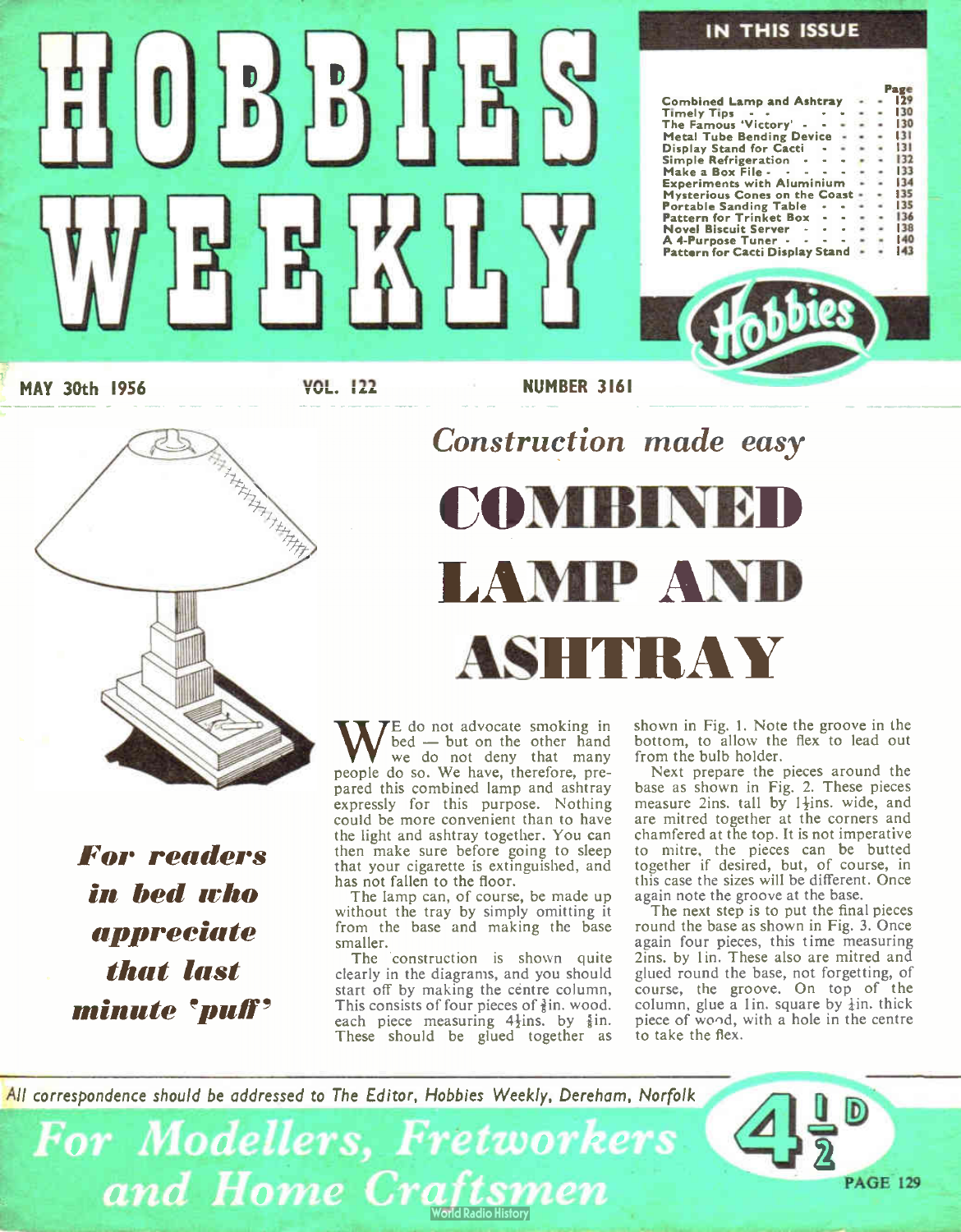#### STEP-BY-STEP ASSEMBLY



#### Fig. 2

The base is made up from two pieces of wood, the lower piece  $\frac{1}{2}$ in, thick and the main piece  $\frac{1}{2}$ in, thick. The  $\frac{1}{2}$ in, piece has a rectangle measuring  $2\frac{1}{2}$ ins. by 2ins., cut out to receive the ashtray. They are glued together as in Fig. 4.

The column complete can now be fixed to the base after threading the flex through. Do not forget the flex because it will be difficult to thread once the column is in place.

\* \* \*TIMELY TIPS\* \* \* ☆ **Plasticine Aids** PLASTICINE pressed to the  $\chi$  top edge of a jar or other  $\chi$ 乜 wide-mouthed container will facili- $\chi$ 女 tate the transference of liquids or ⊀ powder to a smaller vessel. Shape  $\overleftrightarrow{\lambda}$ the material to form a spout. To  $\chi$ ⊀ further ensure that nothing is  $\forall$  spilled, putty, etc., can be used to  $\forall$ form a temporary funnel. ∢≾ A ' dam' formed around the drill  $\forall$  point can save a lot of applications  $\forall$  $\frac{1}{2}$  of the oilcan when drilling metal. The 'dam', formed of Plasticine,  $\{x\}$  is made high enough to prevent the  $\{x\}$ oil from being thrown about by the  $_{\chi}$  $\frac{1}{4}$  rotating drill. 차 ☆ 癷 ☆ 玪 ☆ 玲 ☆ 차 ☆ 차 ∢≾ **z}** ☆ X)  $\prec$ x **z}** ≮ \*\*\*\*\*\*\*\*\*\*



The ashtray is made up from a piece of aluminium, copper or pewter, to the dimensions shown in Fig. 5. It is not soldered in any way, but is simply bent and formed into the shape of a tray, as shown in Fig. 6. It is then dropped into the hole already cut in the base.

We have not shown details of the lampshade and holder because this is more or less common knowledge. Hobbies Ltd. of Dereham, Norfolk, can supply a suitable bulb holder which has a nipple intended to be screwed on the top of the column. We can also supply a book on shade making, price 2/9 post free.

To finish the lamp, you can stain' and polish or varnish, or paint with plastic enamel paint. For a bedroom we prefer the latter because you can then use a pale shade, which is more pleasing for . the purpose. Give two or three coats, allowing each coat to dry thoroughly, and glasspapering before applying the next. Three coats should be sufficient for a high gloss finish. (M.h.)



H.M.S. 'Victory', which won for F. Allen, of Wythenshawe, Manchester, the Hobbies Cup for the test model made from a Hobbies Kit, at the Eighth Northern Models Exhibition, Manchester.

**World Radio History**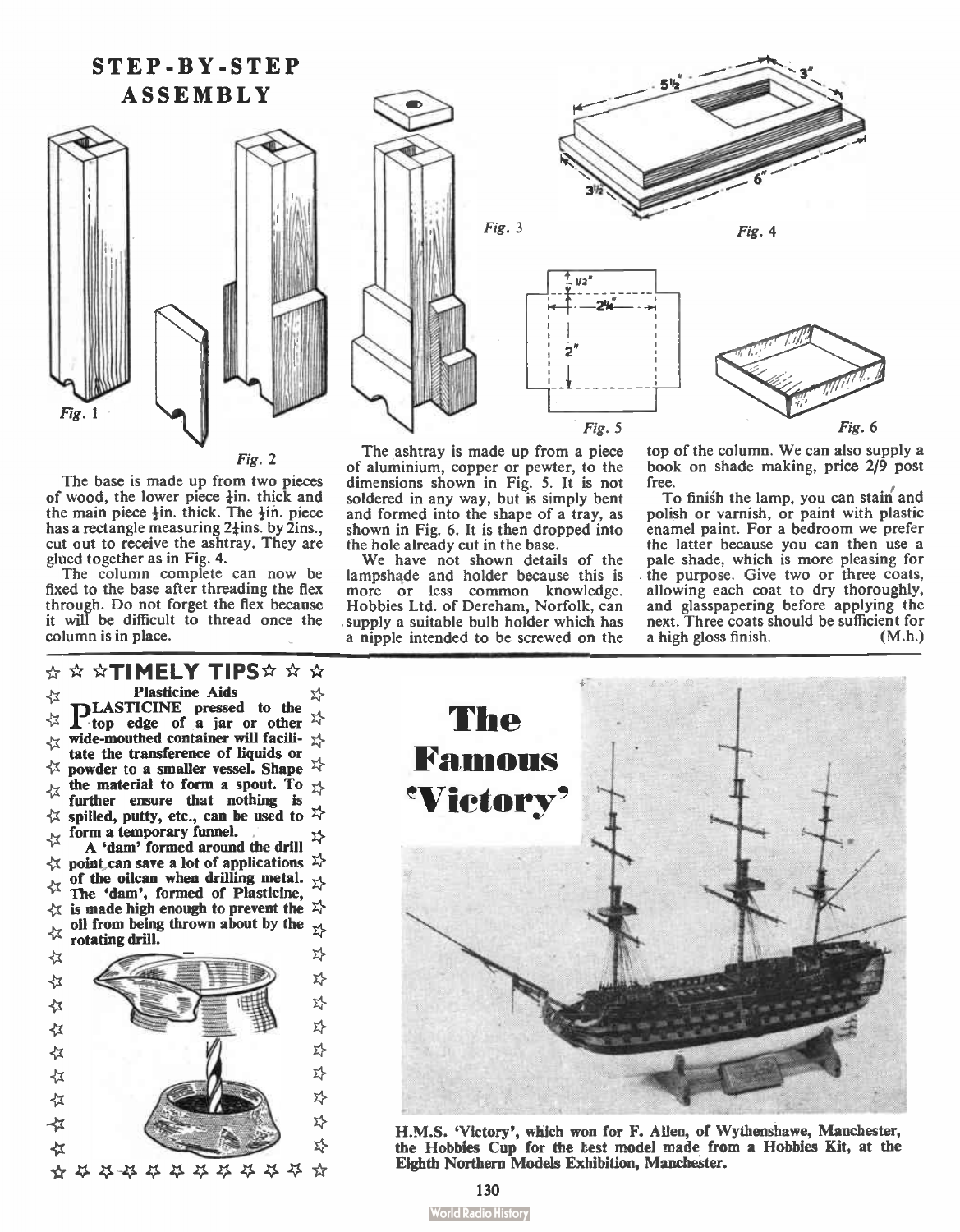# Handy in the Workshop Metal Tube Bending Device

THE model engineer and plumb<br>bent at various angles, but find<br>difficult to obtain a nice even curve. HE model engineer and plumbing handyman often need metal tube bent at various angles, but find it

To overcome this difficulty an efficient little tool has been devised.

The drawing shows the gadget in operation and besides producing a right angle bend with a neat curve, it is capable of anything from the straight to a `U' bend. No definite measurements can be given, as this will depend entirely upon the size of the tubing and the acuteness of the bend.

Small and medium size brass and copper tubing will bend easily provided the walls are not too thick, but it is necessary to anneal it before bending. This needs doing carefully, so as not to unduly weaken the metal which may happen if made too hot. Brass and copper are annealed by bringing to a dull red heat and either allowing the metal to cool in the air, or plunging into cold water.

Unless the tube is quite small, best results are obtained by 'loading' it before attempting to bend it. This is done by putting a plug of wood or cork into one end, filling the tube with fine dry sand, and putting another plug in to keep the sand tight. Greater tightness is obtained by lightly tapping the sides of

the tube as you proceed. The sand can be poured out easily when the job is done, provided it is quite dry and fine.

The former (A) round which the tube is bent is a wooden pulley, the groove



fitting the tube as nearly as possible. For medium and small bends this is best turned up on the lathe, but if this is

not convenient, quite a good former can be cut out with a fretsaw and the groove made with a gouge and half round file, smoothing off with glasspaper.

Drill a hole in the centre to take a

substantial bolt, and it is on this that the bending lever (B) revolves around the former. It is necessary to make this lever of strong material such as a strip of iron, brass or aluminium. The length of the lever will depend on the thickness and type of tubing being bent, and the larger it is within reason, the easier will

the bending be. The lever may be in one piece and bent at the top, or two pieces riveted together and shaped to give ample clearance for the roller and former.

The roller (C) which does the actual bending is much smaller than the former and should be made of hard metal, the groove fitting the tubing as near as possible. This is also bolted to the lever, so that it can be slipped out easily to remove the tube when finished.

To complete the tool we need a clip to hold the tube secure while the bending is being carried out. Strong gauge strip metal will do for this, but it must be securely fixed to the former and have bolts that will enable the strip to be tightened up to grip the tubing.

When pulling the lever over, it is best to do this with a slow steady action, which will produce a smoother curve than if you do it in jerks. It is also an advantage to grip the former in a vice, so that extra pressure can be applied. (A.F.T.)

### Display Stand for Cacti

THE novelty appeal of this attend it is in the back-<br>ground scene of canel and<br>pyramids. It blends admirably with the HE novelty appeal of this attractive stand lies in the background scene of camel and cacti which are grouped in the box to give a scenic effect.

The essential part is, of course, the box which is shown in Fig. 1. Make it up to your own measurements according



Fig. 1

|                           |          |  |  | ж |  |
|---------------------------|----------|--|--|---|--|
| <b>Patterns</b><br>are on |          |  |  |   |  |
|                           | page 143 |  |  | ж |  |
|                           |          |  |  | ж |  |
|                           |          |  |  |   |  |

 $\ast$ × ×

ж

to the number of cacti you wish to plant. Nail the front and back to the sides and then the base direct on to these, punching the nails well home. Fill the nail holes with putty and give an undercoat of paint. Two coats of high gloss enamel will finish off the container.

Make or order a galvanized tray to fit 131



the box as ishown in Fig. 1. This will hold any water that drains through.

The cut-outs, shown on the pattern page are now screwed behind the back, about  $\frac{1}{2}$ in, down will be enough. You can leave  $\frac{1}{2}$ in, extra on the bases of the cut-outs if you wish.

The cut-outs should be painted in a colour to harmonise with the display stand. A good effect is obtained by painting the stand white and the cutouts fawn. These pale colours seem to enhance the beauty of the succulents<br>and cacti.  $(M.p.)$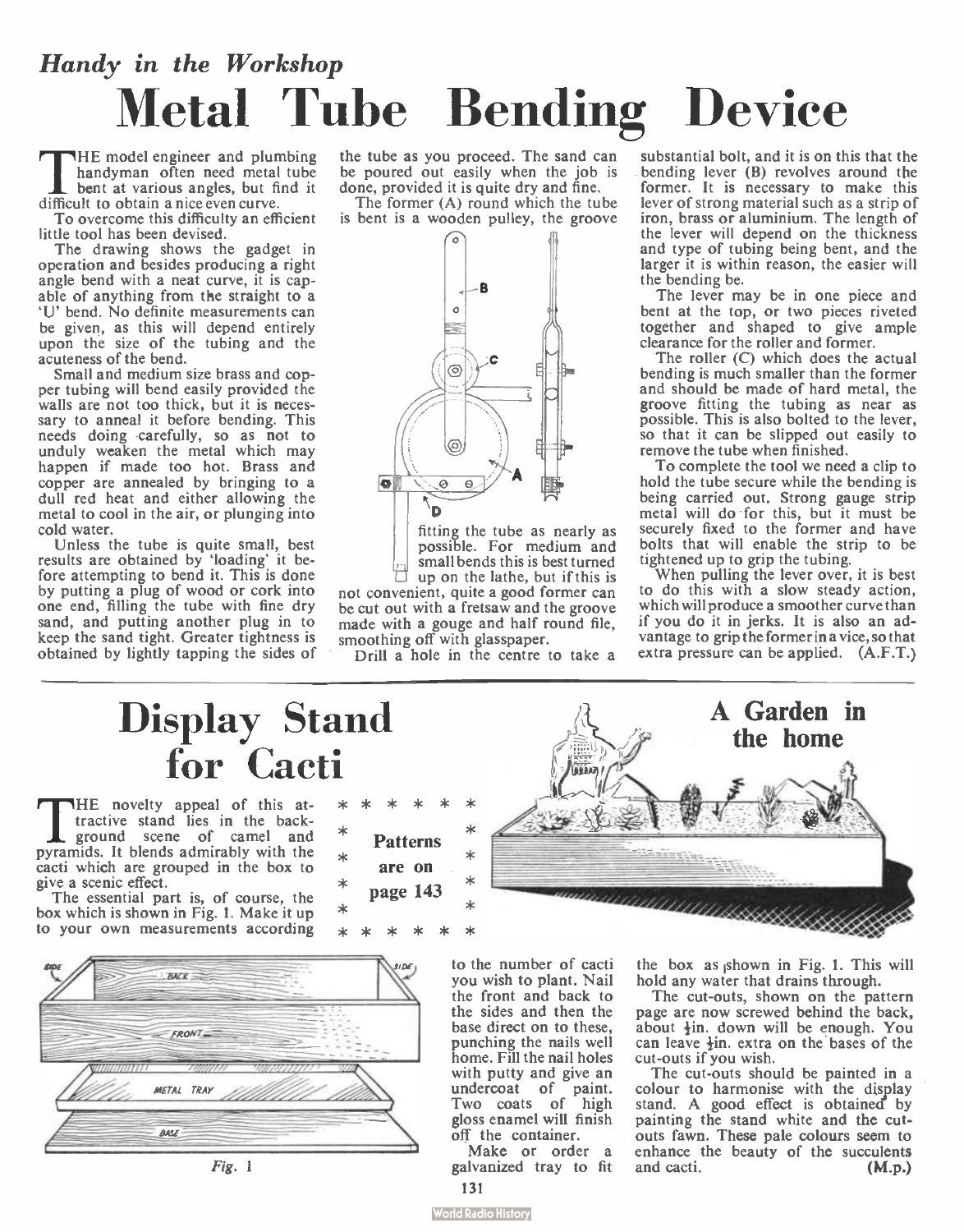# Methods of Cooling SIMPLE REFRIGERATION

THE principle of elementary re-<br>frigeration by the evaporation of<br>water has been known for many<br>centuries in hot countries where the HE principle of elementary refrigeration by the evaporation of water has been known for many water gourd is an excellent example. These water containers are of a semiporous material which absorbs some of the water contained therein. The large surface of the vessel together with the normal hot climatic conditions induces a considerable evaporation, resulting in a reduced surface temperature, which in turn considerably cools the contents.



A similar parallel is to be found in the porous earthenware milk and butter coolers which have been quite common in this country for many years.

A useful method of keeping perishable foodstuffs cool during hot weather is by means of two large flower pots, one inverted upon the other and stood in a receptacle such as a plate which is nearly filled with water (Fig. 1). An absorbent cloth is then placed over the flower pots and the ends allowed to lie in the water. The capillary action of the water will soon saturate both the cloth and flower pots, and any foodstuffs placed inside will be most effectively cooled. It is best to initially well soak the flower pots in water, otherwise some little time may elapse before the cooling process gets completely under way. Also, the water must be periodically replenished.

Within certain limits, the greater the rate of evaporation, the lower is the surface temperature. A moving airstream has far greater powers of evaporation than one that is stagnant, therefore, with coolers employing the evaporative principle, every endeavour should be made to place them in a moving current

### By E. S. Brown

of air. An ideal position is by the open window, or in the hearth where there is always a certain amount of air-movement, or again, close to an electric fan.

The addition of any quickly soluble solid into water reduces the temperature of same, but, perhaps, the most efficient is hyposulphite of sodium (Hypo), which, when added to water has strong cooling properties.

Where a method of quickly cooling drinks, jellies, etc., is desired,  $\frac{1}{2}$  of bypo dissolved in 2 pints of cold water





Fig. 3

will be found very effective. The cooling effect is, however, only temporary, and great care must be taken to avoid actual contact between the beverages and sweets, etc., and the coolant. This is easily arranged when serving drinks by keeping them in their bottles and immersing same in the cooling liquid. With jellies, the moulds or containers should be immersed only half-way, and a sheet of cellulose secured around the top with an elastic band.

Another very effective cooling solution can be made by mixing equal proportions of alcohol or methylated spirits with water. The solution should be placed in a wide receptacle, and the milk containers, etc., placed within. Unlike the previous cooling solutions, the one described above will effectively continue to cool until its alcohol contem becomes negligible. Slight additions of alcohol can be periodically made to extend the life of the solution as desired.

It is absolutely essential that all foodstuffs, etc., that are cooled by this method are hermetically or air-tight sealed, especially when methylated spirit is used, otherwise the contents will become contaminated and unfit for consumption.

#### Camping tip

When camping, a useful tip to keep provisions cool and fresh is to dig a small hole some 2ft. deep in the earth, line it with paper or cardboard, then after placing the provisions inside, close the top with crumpled newspapers or hay. The foodstuffs placed inside this elementary refrigerator will keep cool and fresh on the hottest day.

An ice or cold box is the very thing for preserving food, etc., during very hot weather. The construction is not very difficult, consisting of a 'doubleskin' box, which is in effect two boxes in one (Fig. 2). In the space between the





two boxes is placed an insulating material such as glass or fibre wool. This is very necessary in order to conserve the low temperature within the box for as long as possible. In a properly insulated ice-box, the block of ice placed therein lasts many days, and gives efficient results for a nominal outlay.

The door should also be constructed on the double-skin principle with an

#### oContinued on page 133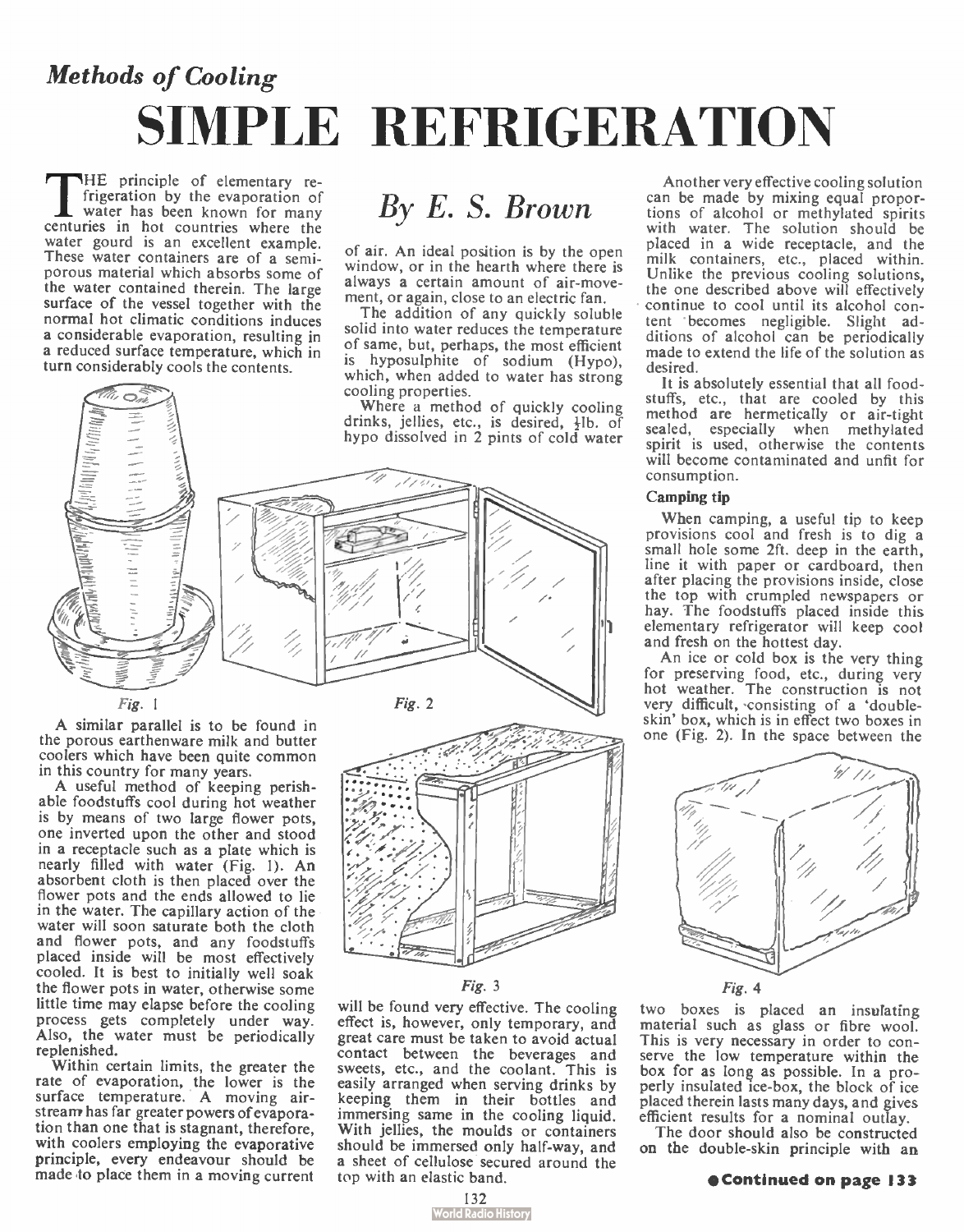## For convenient storage MAKE A BOX FILE



A BOX file is a most convenient<br>cals and the one to be described<br>has been specially designed for holding BOX file is a most convenient way of storing papers or periodicals and the one to be described Hobbies Weeklies. A similar file may be made for other purposes, but it will be noticed that this one takes the form of a book.

You require an empty cardboard carton of reasonable thickness, measuring at least 20ins. by 12ins. One side is cut away and marked out as Fig. 1. Cut out on the unbroken lines, and score on the dotted lines to assist in folding. Note the section marked (B) represents the spine, and this will be slightly curved in the finished file. Although not shown in the sketch, it is helpful to score a line down the centre, with further scores on either side, folding over gently on a brush handle to form the rounded shape. All scoring is done on the inside of the card.

#### Attractive covering

At this point the outside should be given a paper cover glued to the card, using any attractive covering you may have. Allow this covering to overlap at the edges, folding over on to the inside. The spine should have a separate piece glued on of a contrasting colour. When this has been done, fold over the flaps (F), bend over the sides, and together. This forms the tray part of the file to hold the books or papers, and you may fasten the spine to the rounded end by a touch of strong glue on the edges,

assisted by a strip of gummed strip on the inside. Alternatively, this part may be left free to allow easy access.

The inside of the file may then be covered with a lining paper and this must fit almost to the edges, covering the outside covering which has been folded over. For files subject to heavy use add a small piece of stronger material across each corner as is done with old books. The name of the particular periodical may be printed on the front and on the spine, or you may cut out the name from the title page and stick this on.

Fig. 2 shows how the centre is obtained for preparing the rounded edge for this book-form file. It should also be noted from Fig. 1 that the lid is

### By S. H. Longbottom

just slightly larger than the box itself, otherwise it would fall into the box. When marking out allow for the thickness of the material being used, usually about  $\frac{1}{2}$ in., making the lid  $\frac{1}{2}$ in, deeper than the base of the box.



#### •Continued from page 132

# **IPLE REFRIGERATION**

inter-lining of glass wool, and a soft and easily compressible rubber beading placed around the inside of the door on its outer edge to ensure an air-tight fit when closed. The rubber beading may be fixed with a strong adhesive such as Bostik 252 reinforced with a few tacks if necessary. The catch may be of the simple type as fitted to larder doors, etc., which when closed, exert a slight pressure upon the door.

A shelf is fitted towards the top of the box upon which the ice is placed; all food and perishables are placed beneath the ice as low as possible in the box. This is really very necessary, as the cold air coming from the ice is of heavier density than the surrounding air, and sinks to the lower portions of the box. The ice should, of course, be placed in a receptacle large enough to retain the water when the ice has completely melted, without overflowing.

A more ambitious adaptation of the water gourd and flower-pots can be made by constructing a simple evaporative type refrigerator as shown in Figs. 3 and 4. A simple framework is constructed of wood, the various ioints being made with brass or copper screws. The assembly is then covered with perforated zinc. The door is similarly constructed and covered. The whole assembly is then covered with a fairly thick absorbent cloth, the front being arranged in a flap to permit easy access to the door.

Three troughs are made which are fitted to the bottom of three sides of the refrigerator, excluding the door. These are filled with water and the ends of the absorbent material placed within them, when the material will become damp with capillary action. As with the flowerpot type of cooler, the process can be hastened by damping the material beforehand. As the action of this particular type of refrigerator depends upon the continual and fairly rapid evaporation of the water, replacement should be made in the troughs when necessary. None of the cooling solutions men tioned earlier in this article should be used as contamination is certain to occur. With water, however, there is no danger.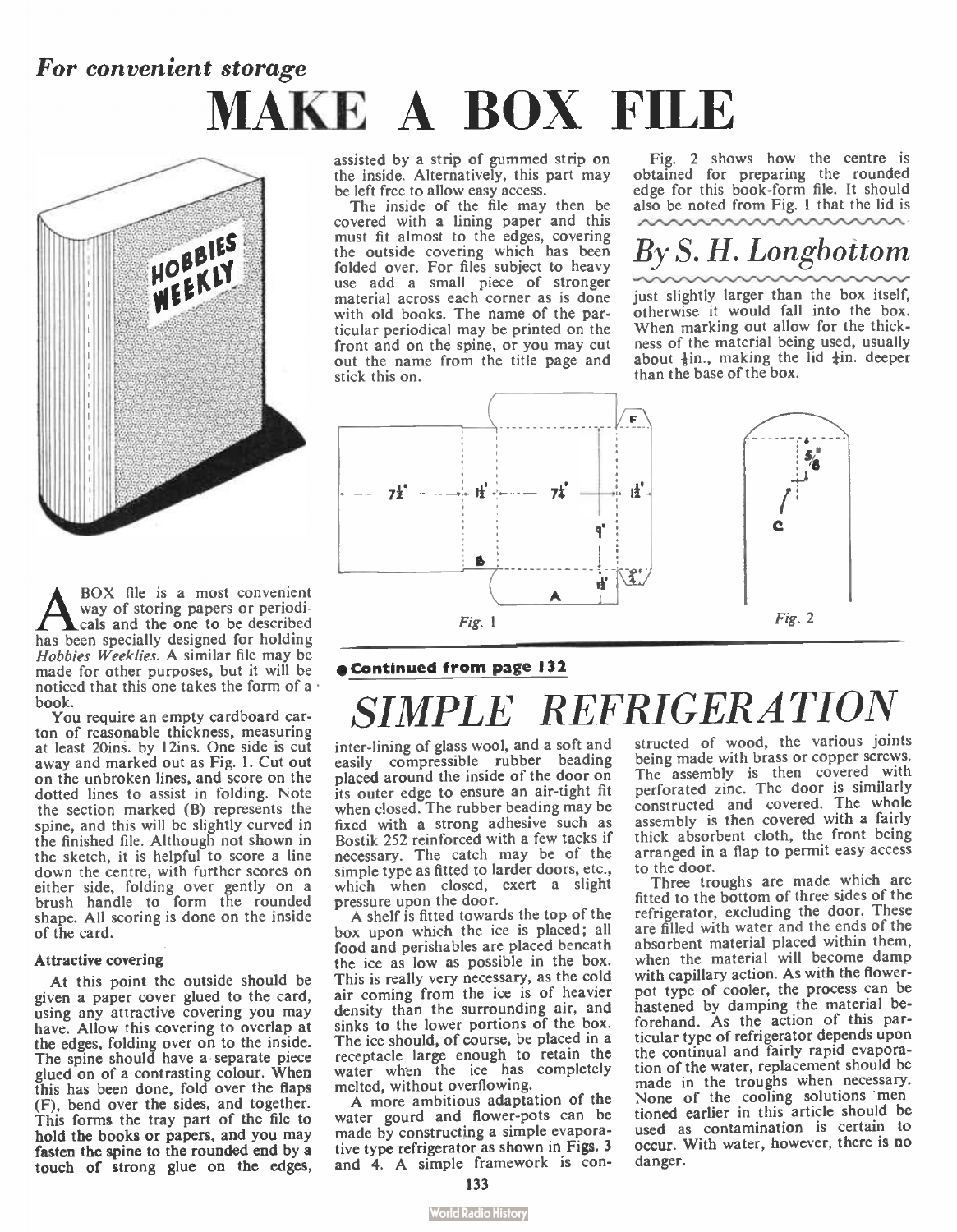## Home Chemistry Experiments with Aluminium

THE metal alumnium needs no<br>
introduction, for we see it all<br>
around us in ever increasing use —<br>
as pens, boxes, 'silver' paper, screw tops HE metal aluminium needs no introduction, for we see it all around us in ever increasing use and the alloys used on racing cycles and cars, and for lightweight equipment generally.

You probably have a discarded aluminium saucepan. You can use it to carry out some interesting experiments and to prepare a series of aluminium compounds for your laboratory stock. Clean it up if necessary with emery paper and cut it into pieccs small enough to go into a stock bottle.

Like other metals, aluminium forms salts with acids. Place a piece in dilute hydrochloric acid in a test tube. Hydrogen will be given off, the metal dissolves and the salt aluminium chloride is formed. Now repeat the experiment using a solution of sodium, hydroxide (caustic soda). Again hydrogen is given off and the aluminium dissolves. Most other metals are unaffected by sodium hydroxide, which is the direct opposite of an acid, that is, a base. Why should aluminium behave in this contradictory way ?

The reason is that whereas aluminium behaves like a metal in most of its reactions, it can also behave like an acid in certain circumstances, combining with a base to form an aluminate. In the sodium hydroxide solution it formed sodium aluminate. Metals which can combine with bases as well as with acids are said to be amphoteric.

#### Industrial uses

Sodium aluminate is prepared industrially in large quantities from aluminium bearing minerals as a step towards the manufacture of aluminium sulphate and alum, both important industrial chemicals. There are various ways of using the sodium aluminate, but the easiest as a laboratory demonstration is to pass carbon dioxide through its solution. The sodium hydroxide in your test tube should be saturated with aluminium until an undissolved residue of the metal is left. Pour the clear upper solution into another test tube. Generate carbon dioxide from marble chips and dilute hydrochloric acid in the apparatus shown in the diagram and pass it through the sodium aluminate solution contained in the test tube.

A white precipitate soon appears. This is aluminium hydroxide. Carbon dioxide has combined with the sodium and thrown out the aluminium in this form. When the gas has passed through for about fifteen minutes, filter off the aluminium hydroxide, wash it on the filter with water and place a little on a watch glass.

On adding a drop or two of dilute sulphuric acid the hydroxide dissolves, forming a solution of aluminium sulphate. Industrially, this is evaporated and the solid white salt is obtained, to he either used as such or converted into alum by dissolving it with the correct amount of potassium sulphate in water and crystallising.

#### Preparing stock

Now to prepare a few aluminium compounds for your stock. We must have the aluminium in solution as a salt, and the best way to start from the



metal is to dissolve it in hydrochloric acid. Instead of making up a large stock solution it is suggested that you make the small quantity given below as the starting point for each compound. In this way you can prepare all or just one or two of them as desired.

Stir 20 c.c. of strong hydrochloric acid into 40 c.c. of water and pour it on to some aluminium clippings. As we saw in the small scale test tube experiment, hydrogen is given off. This gas is inflammable, so extinguish all naked flames or place the reaction vessel in the open air. If all the aluminium dissalves, add further quantities until effervescence stops and undissolved metal remains. Decant the clear solution of aluminium chloride so formed into a bottle for your stock. Do not attempt to evaporate the solution in order to obtain the solid salt, for decomposition occurs.

To prepare aluminium sulphate we must first make aluminium hydroxide. To another quantity of aluminium chloride solution add ammonia until a drop of the liquid when spotted on red litmus paper turns it blue. A gelatinous white precipitate of aluminium hydroxide forms. Filter this off on a cotton filter, wash it with hot water until one wash water gives no white precipitate with silver nitrate solution.

Put the aluminium hydroxide into a beaker, keeping back a little in the filter. Now add dilute sulphuric acid a few drops at a time and warming the beaker over wire gauze. The aluminium hydroxide gradually dissolves to form a solution of aluminium sulphate. Take care not to add too much sulphuric acid. A slight residue of aluminium hydroxide should remain undissolved. Should you overshoot the mark, add the rest of the aluminium hydroxide from the filter.

Now filter the solution and evaporate to dryness, when you will obtain aluminium sulphate as a white solid.

To prepare a specimen of alum, dissolve 6-66 grams of aluminium sulphate and  $1.74$  grams of potassium sulphate in 50 c.c. of hot water and boil down the solution to the crystallisation point. The crystallisation point is determined by taking up a drop of the solution on a glass rod, when the drop will crystallise -almost immediately. Set the solution aside to cool down overnight. Crystals of alum separate. Filter these off and let  $\mathcal{L}$  them dry.

#### Our crockery contains it

At one point of our daily lives the presence of aluminium may be unsuspected. Our crockery contains a large proportion of this metal, not as free metal, but as an aluminium compound. The clays from which pottery is made consist essentially of aluminium silicate. It is only when we consider just how much clay we meet with in garden and field that we realise the colossal amount of aluminium there must be in the earth's crust.

Clays contain impurities and if you wish to prepare a pure specimen of aluminium silicate, add a solution of water glass — which is sodium silicate — to a solution of aluminium chloride until no more white precipitate forms. The precipitate is aluminium silicate. Pour the liquid on to a filter and wash it with hot water until one wash water gives no white precipitate with silver nitrate solution. Then dry the compound in the oven.

When you admire a turquoise ring

#### \*Continued on page 135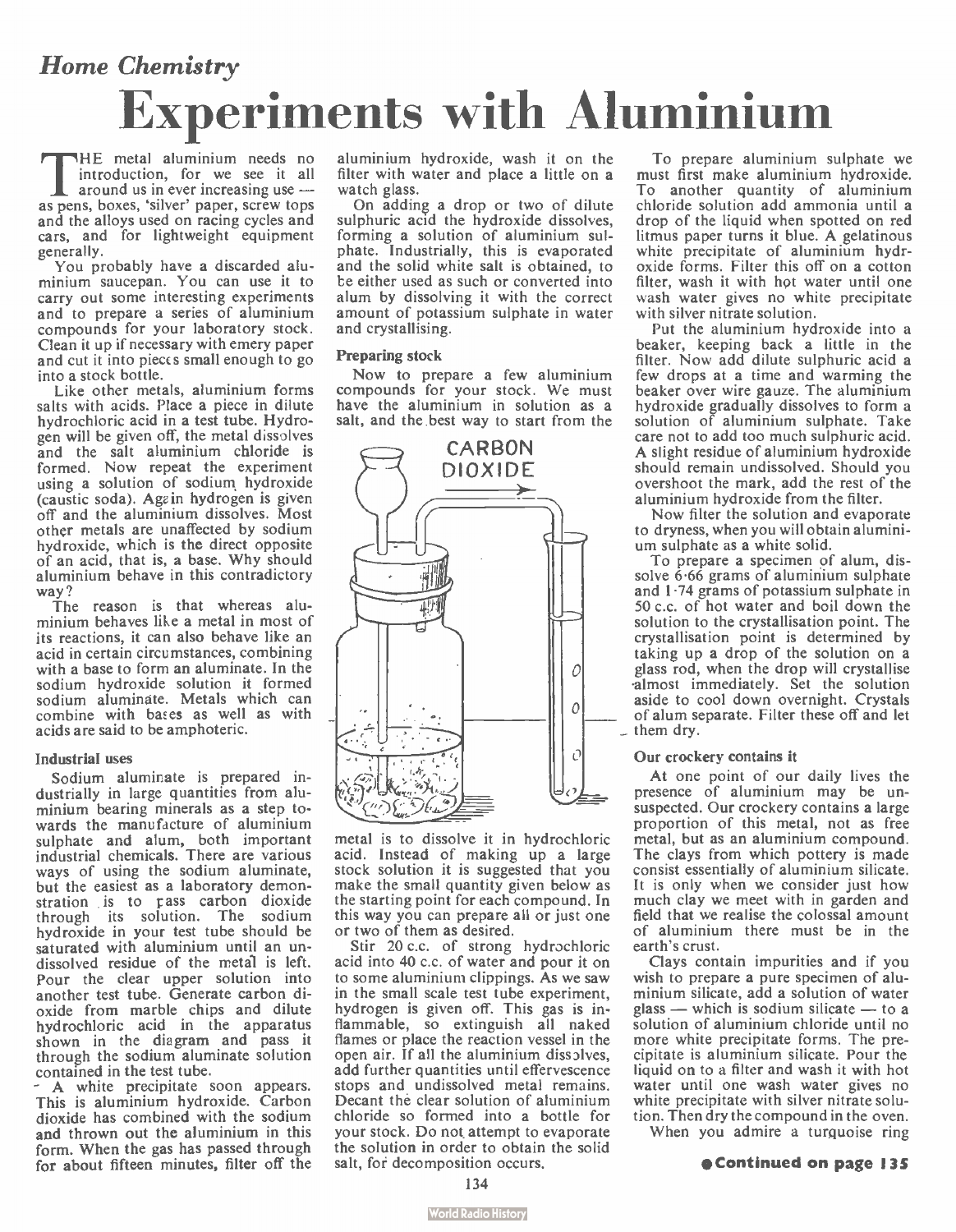

'Severe gales are imminent in the sea  $area \dots \dots$  cones are being hoisted<br>round coasts north of a line from ....... areas  $\dots$   $\dots$  cones are being noisted<br>round coasts north of a line from  $\dots$ <br> $\ddots$ <br> $\ddot{\text{I}}$  is astonishing how few people, particularly among those livingawayfrom the sea, have any idea as to the precise nature of the cones frequently mentioned in gale warnings issued over the radio.

Referred to by seafarers as 'distant signals', these cones are exactly what they purport to be — large, hollow cones of black-painted canvas, each stoutly stitched round a strong wooden hoop. They are so called because their shape and colour constitutes what is probably the most clearly distinguishable static

# Portable Sanding Table

**ESIGNED** to fit into a vice, this<br>your workshop is sinall and bench<br>space limited. A solid attachment, it can ESIGNED to fit into a vice, this sanding table is just the thing if your workshop is small and bench be fixed up in no time for your sanding operations.

Its construction requires little explanation after studying Figs. 1 and 2. The table itself is a perfectly flat piece of hardwood some  $\frac{1}{2}$ in. thick, cut 2ins.





wider and 2ins. shorter in length than the glasspaper you normally use.

While one end of the glasspaper will be held in the vice the other end is maintained by means of the two latches ( $\frac{1}{2}$ in. plywood —  $\frac{1}{2}$ in. by 2ins.) screwed into the back end of the table, positioned so that when thrust upwards they become completely clear of the paper.

With the table fixed in the vice, finish the job. Make a wooden support or wedge which is pushed tightly between bench and table (Fig. 3). When fitting<br>the glasspaper, draw tightly over the board before making the folds.

# Mysterious Cones on the Coast

signal from the greatest distance at sea.

There are two separate and distinct types of cone in general use at the present time: north cones and south cones. North cones — hoisted point up — signify gales from all points of the



compass north of east and west. They are flown also to give warning of storms from due east which are expected to 'back' — that is, to swing back northwards in an anti-clockwise direction.

Similarly, south cones are used to indicate bad weather from all points of the compass south of east and west; also whenever a 'blow' from due east is expected to veer southwards in a clockwise direction.

Incidentally, the latter are easily distinguishable from north cones by virtue of the fact that they are flown the opposite way round: south cones point down.

Gale warnings — which originate with the Meteorological Office — are flashed to those responsible for the Trinity House services, the Coast Guard Headquarters, harbour masters and the Post Office Coast Radio Stations for dissemination. North or south cones are then flown conspicuously at coast guard stations, pier heads and aboard the lightships dotted along the stretch of coast likely to be affected.

#### eContinued from page 134

# Experiments with Aluminium

you are again looking at an aluminium compound. Turquoise consists of aluminium 'phosphate coloured by a small quantity of combined copper. The greener varieties of the gem contain iron, too.

Aluminium phosphate is white when pure, as you can readily see for yourself. To a solution of aluminium chloride add sodium phosphate solution until no more white precipitate of aluminium phosphate appears. Filter this off and wash with hot water until one wash water gives no white precipitate with silver nitrate solution. Then dry it in the oven.

By adding enough copper sulphate solution to the aluminium chloride solution to give a blue shade before precipitating with sodium phosphate solution, you will obtain a bluish precipitate approximating in composition to real turquoise. This may be washed and dried as before.

If you have some aluminium powder, you might like to try out a 'fire-withouta-match' trick. Mix equal volumes of powdered iodine and aluminium powder — about as much of each as will heap up on a shilling. Form a cone with the mixture on a piece of slate in the open air, make a small hollow in the tip of the cone and let one drop of water fall in. Violet vapours appear and the mass sets on fire throwing up a cloud of smoke. (L.A.F.)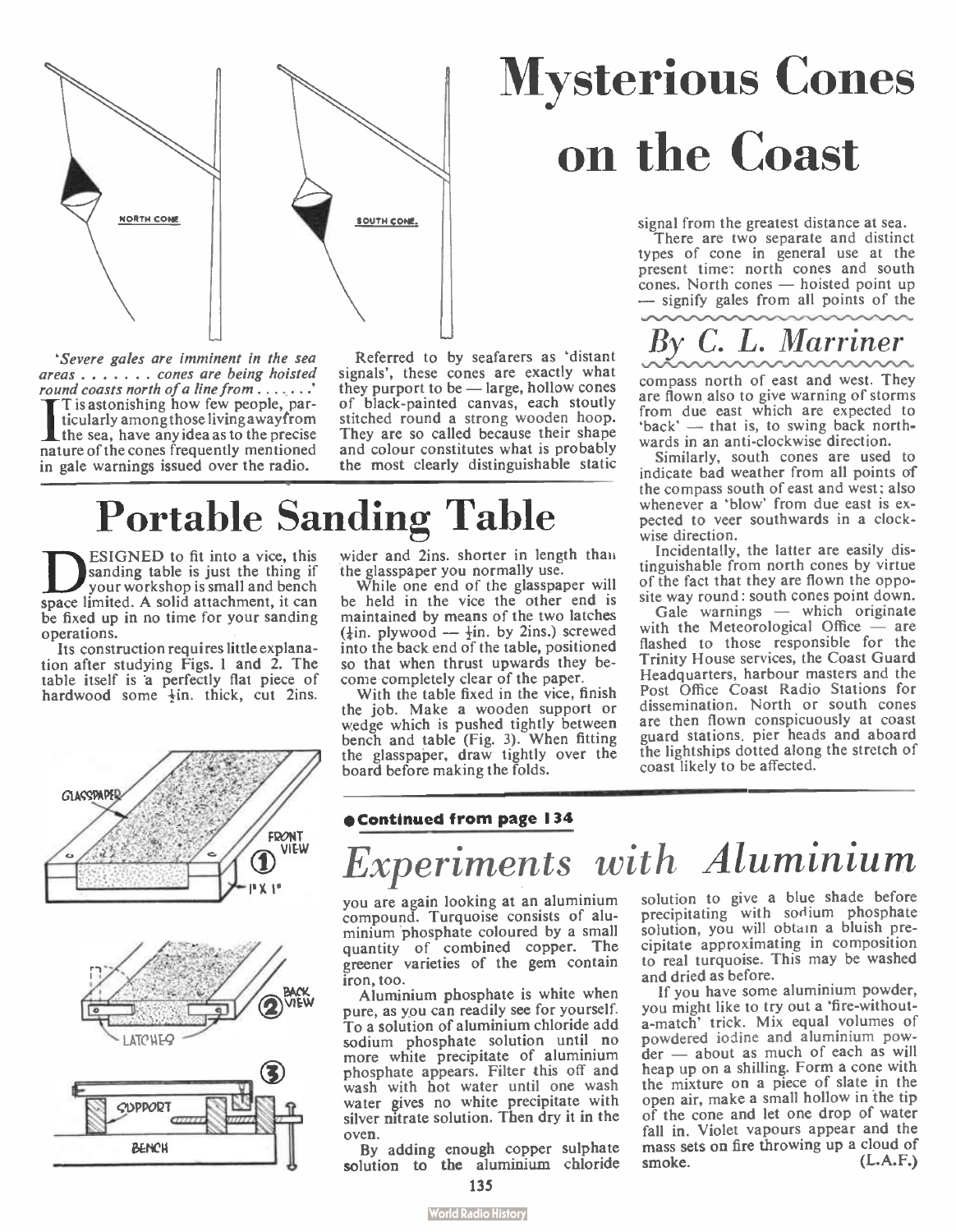**World Radio History** 

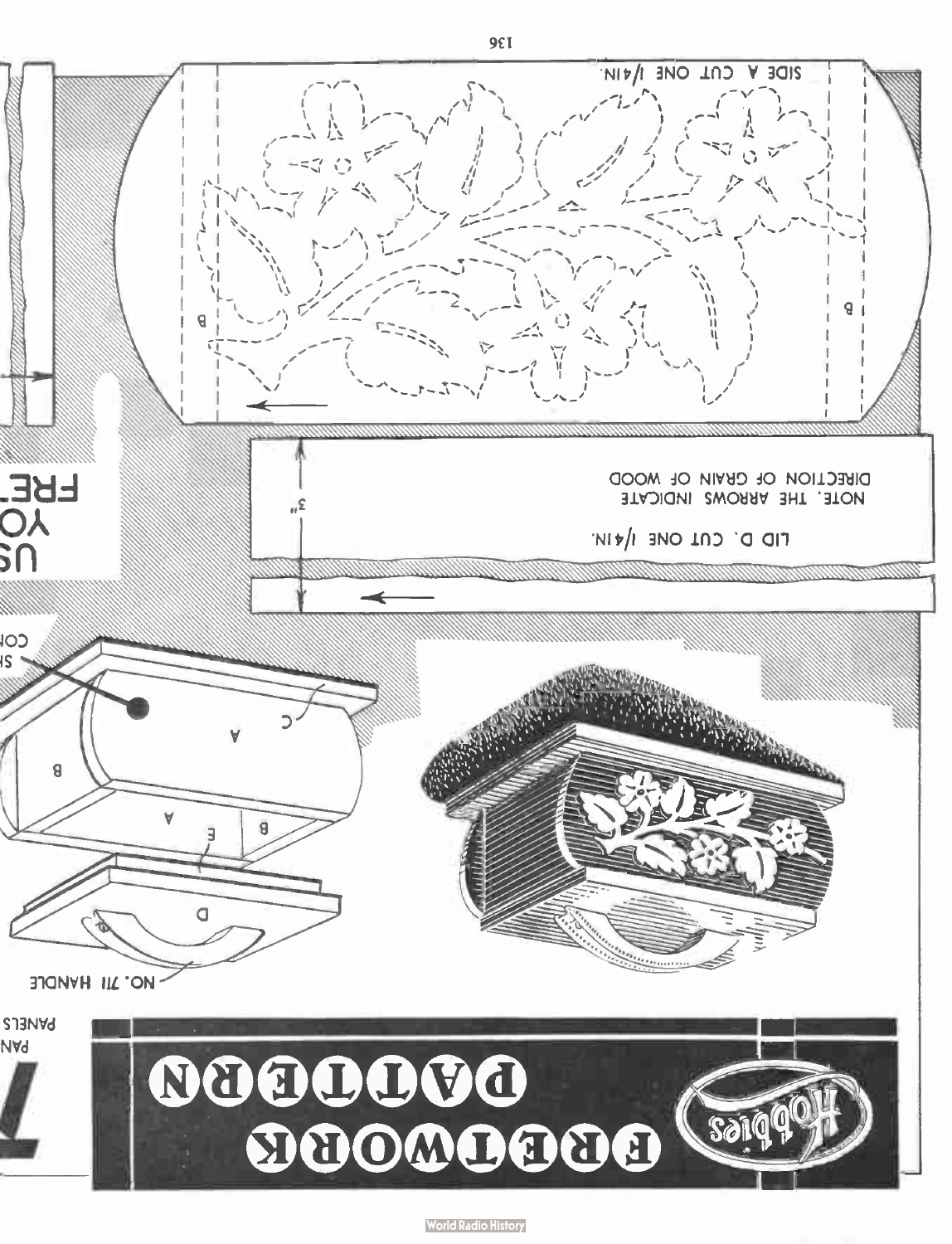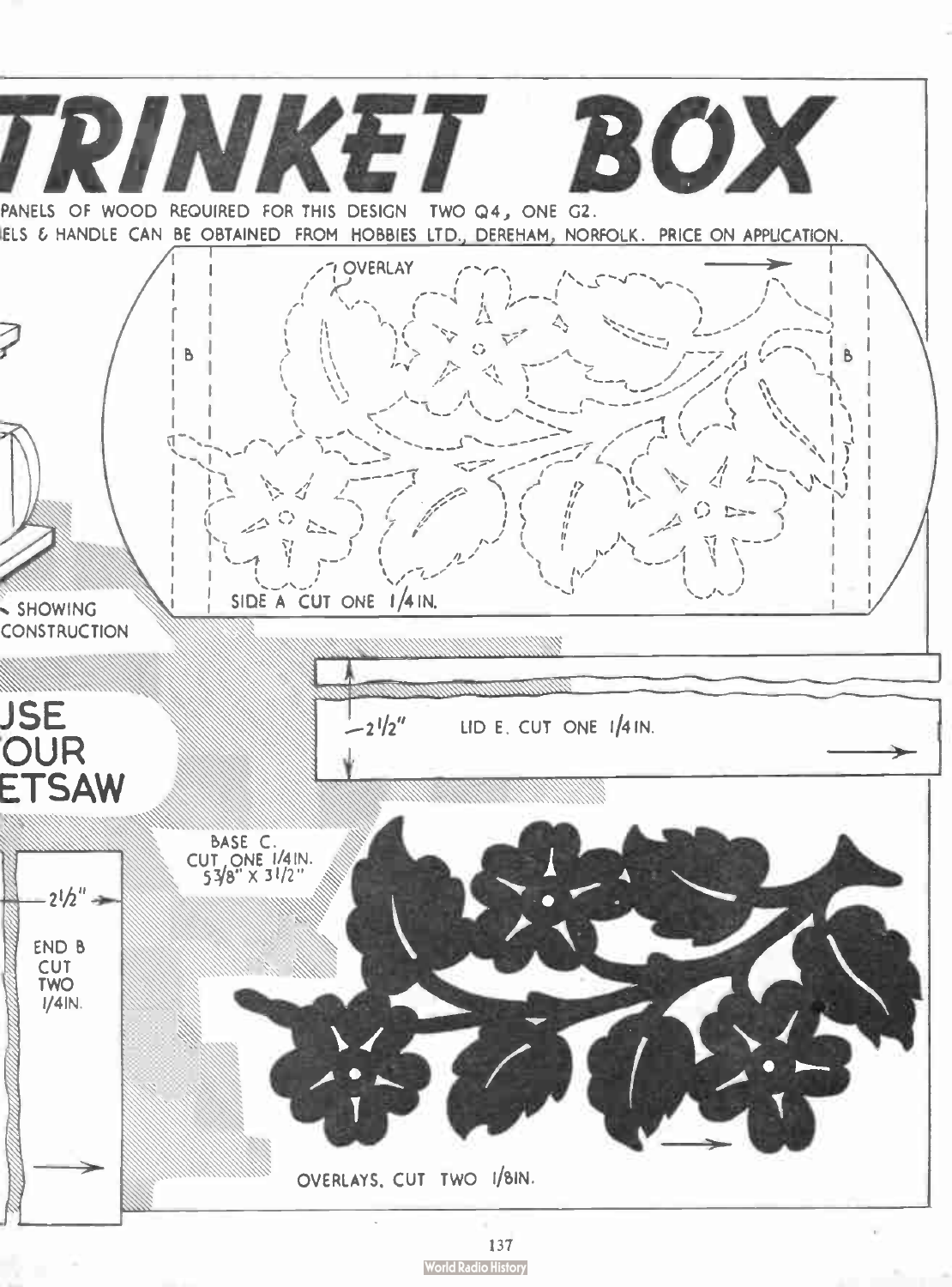### Sweet or Plain? NOVEL BISCUIT SERVER

This very useful biscuit server<br>works similar to a slot machine,<br>and delivers a biscuit when one of<br>the drawers at the bottom is pulled out. HIS very useful biscuit server works similar to a slot machine, and delivers a biscuit when one of Having two separate compartments, one can be used for plain biscuits while the other may hold the sweet ones.

It has been designed to hold the average size square biscuits about  $2\frac{1}{2}$ ins. across or round ones of the same diameter. If the server is required to house other sizes this can be done quite easily by making slight alterations to the measurements given.

The kind of wood to use is an important point to consider, and as the server will, no doubt, be placed in a prominent position, it should be something that is attractive. A wood that will harmonize with the sideboard or other furniture in the room and preferably a hardwood such as oak, walnut or

top end tapers off to  $2\frac{1}{2}$ ins. Glue all three pieces firmly to the base, adding a few fine panel pins driven in from underneath for extra security. The distance between each of these pieces which will form the two compartments for the biscuits will be exactly  $2\frac{1}{2}$ ins.

The backs to the two compartments are fixed next, as it might be a little difficult to get them in the exact position after the front is fitted. Cut two pieces of wood 8<sup> $+$ </sup> ins. long and  $2$ <sup> $+$ </sup> ins. wide and glue them in position as shown in the side view. There must be a gap of  $\frac{3}{4}$ in. at the bottom for the drawers to pass, in and out, and the bottom edges of these compartment backs must be very slightly bevelled, also the fronts.

Small corner blocks can be glued to the compartment backs to hold them secure if desired and they will not be in the way, as the triangular space behind

.------.4 \ ----I -

LI D.I

Q<sup>#</sup>



mahogany would be very suitable. If you can obtain wood with a good figure it would add considerably to the attractiveness of the finished article, especially if nicely french polished or varnished.

With the exception of the two drawers all the wood used is  $\frac{1}{2}$ in, thick, and even these can be made by gluing three pieces together to produce the required thickness. By cutting the base first and then building the other parts on to this the job of assembling will be simplified somewhat.

Make the baseboard  $6\frac{1}{4}$ ins. long and 7ins. wide and round off the top edge all round as shown in the drawing. Now cut the two sides and the middle partition which are all the same size, and fix them to the base. These are 9ins. long and  $5\frac{3}{2}$ ins. wide at the bottom, while the is only to make room for the drawer to shut tight.

61/4'

!z⁄  $\mathcal{C}$ 

o

 $QV_2$ 

Cut a piece of wood  $8\frac{1}{2}$ ins. long and  $5\frac{3}{4}$ ins. wide for the front and glue this firmly in position, leaving a gap of  $\ddagger$ in.<br>at the bottom as before. When the glue is set we next fit the drawers and there are two ways of making them.

They can be cut in one piece or made to the necessary thickness by gluing three  $\frac{1}{2}$ in, pieces of wood together for each one. The latter method is probably the easiest, as the gap in the front for the biscuits to fit into can be kept to one board thick, while the back portion consists of two more glued on top: two drawers each  $5\frac{3}{4}$ ins. long and  $2\frac{1}{2}$ ins. wide are needed.

The drawer fronts  $2\frac{7}{8}$ ins. long and tin, wide, are glued on afterwards and don't forget to bevel the front slightly to



enable them to fit snugly. Make the drawers to slide in and out easily. A ¡in, square strip of wood will serve for the drawer stops and these can be glued in the correct position before the back is fitted on. Two small knobs fitted to the fronts of the drawers will finish these.

The back is  $9\frac{1}{4}$ ins. long and  $5\frac{3}{4}$ ins. wide and can now be glued in position after the top edge has been bevelled to fit.

For the top a piece of wood  $6\frac{1}{4}$ ins. long and  $3\frac{1}{2}$ ins. wide is needed, and this has all four edges rounded as shown in the drawings. In order to keep the container air tight, it is necessary to make this lid fit closely, and this is done by making two inner caps  $2\frac{1}{2}$ ins. square and gluing inside the lid. Owing to the slight tilting of the biscuit compartments two edges of these inner caps will need slight bevelling in order to fit correctly.

It will be seen that the sink in the front drawers has been made  $\frac{1}{2}$ in. deep. This is much deeper than most biscuits and is to allow for varying thicknesses. A square of wood should be cut and dropped into the space, so that when a biscuit is placed on top it is just level with the top of the drawer.

The letters (P) and (S) fixed over the two drawers are cut from thin wood and stand for the plain and sweet biscuits which the server contains. If you always have the same kind of biscuits, you could fit small panels with the names carved on them.

Glasspaper the entire cabinet and finish with a coat of varnish or french polish. The compartments should also be well smoothed and it is advisable to give these a rub over with french polish or a coat of varnish. (A.F.T.)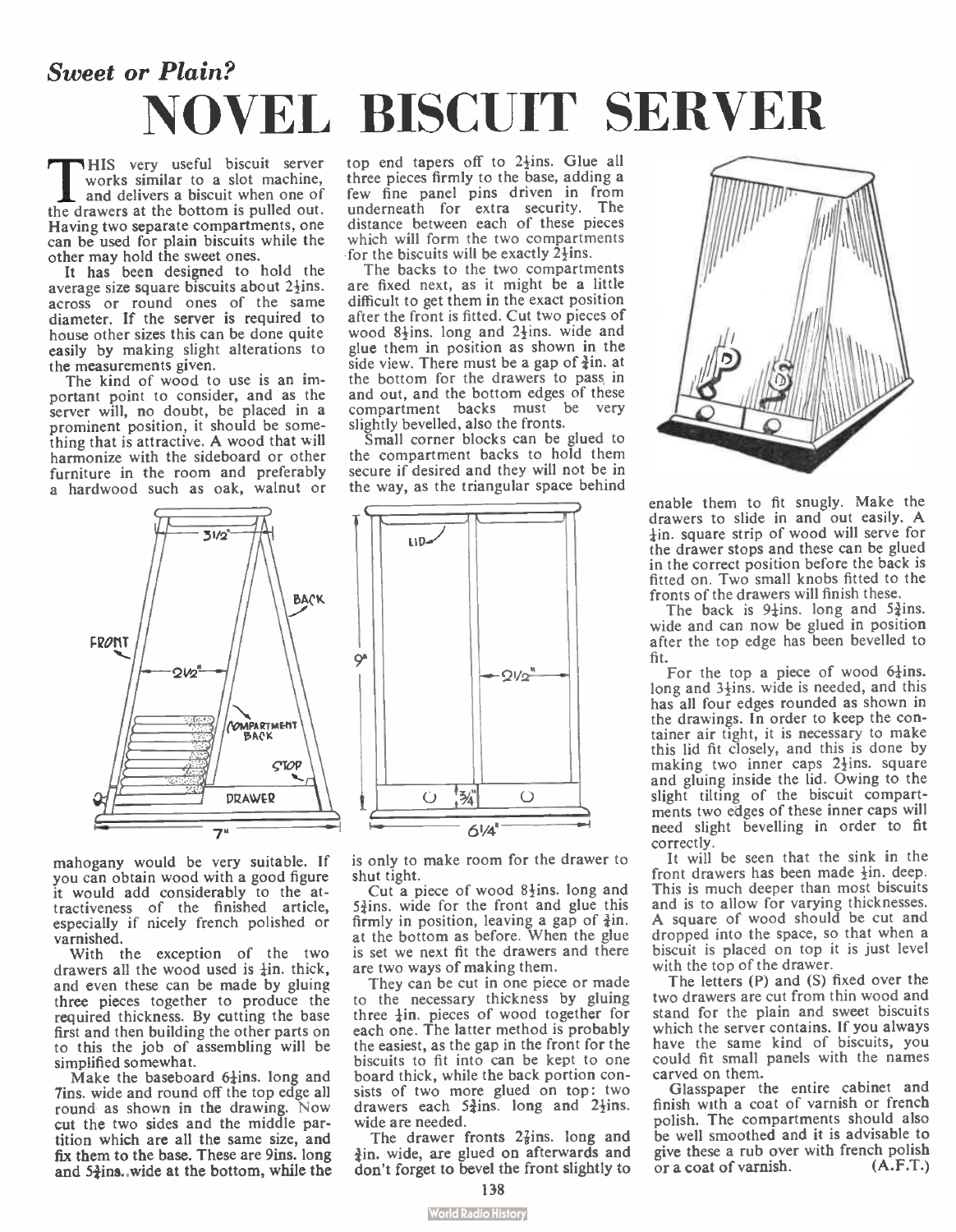



**Avlasford, Kant** 

# **ILFORD FILMS** for faces and places

ILFORD FILMS IN BLACK-AND-WHITE IN ALL POPULAR SIZES IN 35mm. COLOUR, TOO!



A MONTHLY BARGAIN! Every month there are over 50 MONEY MAKING<br>IDEAS in the novelty-packed I/- Monthly

HOME-MADE

#### **GADGETS MAGAZINE**

**AREMEMBER, OVER 50 FASY, TO, MAKE GADGETS** NOVELTIES: GIFTS AND CLEVER DEVICES FOR<br>EVERY PURPOSE, MANY ARE SALEABLE IN-<br>VENTIONS OF EXTRAORDINARY INGENUITY.

**ANYONE** can make them!

Send 1/3 for the current issue, or 7/- for next 6 months to:<br>HOME-MADE GADGETS MAGAZINE 26 Swan House, Kingsbury, London, N.W.9 Subscribe for 6 months and get a 'LUCKY TALISMAN' Key-chain **OUITE FREE** 



is also the power unit for ALL Cub<br>
steel,  $\frac{1}{4}$ "; Hard Wood,  $\frac{1}{2}$ "; with 210<br>
watts input on full load, Complete<br>
with  $\frac{1}{4}$ " three-jaw chuck and Allen key and 5ft. of cable. TV Suppressed. State Voltage. ALSO Sanding &<br>Folishing Kit (drill, discs, etc), Cash<br>Frice: £6.19. 6 or 22/- deposit and 6 monthly payments of 22/-<br>Send for illustrated Brochure



Paint easily, evenly, twice as fast with the Burgess Electric Sprayer. Sprays paint, varnish, etc. Com-

plete with sturdy glass container, flex, nozzles for ceiling spraying and extra<br>nozzle discs for different liquids. A.C. mains-state your actual voltage. Fully runner 300 and 200 and 200 and 200 and 200 and 200 and 200 and 200 and 200 and 200 and 200 and 200 and 200 and 200 and 200 and 200 and 200 and 200 and 200 and 200 and 200 and 200 and 200 and 200 and 200 and 200 and 200 and deposit and 3 monthly payments of

**BARGAIN DISTRIBUTORS** (Dept 124), 5 Silver Street, Luton



**Beginners Radio Course Advanced Radio** Short Wave Technique **Lesson Manuals** 

**Experimental work includes** construction of Basic Oscillators, Amplifiers, Deflectors, Power Units, 1, 2 and Multivalve TRF and Super het receivers.

THE PRACTICAL WAY

of learning RADIO **TELEVISION · ELECTRONICS** 

#### **COMPLETE EXPERIMENTAL COURSES IN RADIO ENGINEERING and SERVICING**

An entirely new series of courses designed to teach Radio, Television and Electronics more quickly and thoroughly than any other method. Specially prepared sets of radio parts are supplied and with these we teach you, in your own home, the working of fundamental electronic circuits and bring you easily to the point when you can construct and service radio receivers, etc. Whether you are a student for an examination; starting a new hobby; intent upon a career in industry; or running your own business - these Practical Courses are ideal and may be yours at very moderate cost.

With these outfits, which you receive upon enrolment and which remain your property, you are instructed how to build basic Electronic Circuits (Amplifiers, Oscillators, Power Units, etc.) leading to designing, testing and servicing of complete Radio and Television Receivers.

| <b>COURSES FROM 15/- PER MONTH</b> |  |            |
|------------------------------------|--|------------|
| THIS COUPON TODAY                  |  | <b>FMI</b> |

| To E.M.I. Institutes.<br>Dept. 31X, Grove Park Road, London, W.4.<br>Please send me your FREE book on Practical Courses | E IVI I<br><b>INSTITUTES</b>             |
|-------------------------------------------------------------------------------------------------------------------------|------------------------------------------|
|                                                                                                                         | associated with<br>"His Master's Voice." |
|                                                                                                                         | Marconiphone.                            |
| May 30                                                                                                                  | Columbia, etc.                           |

 $PAST$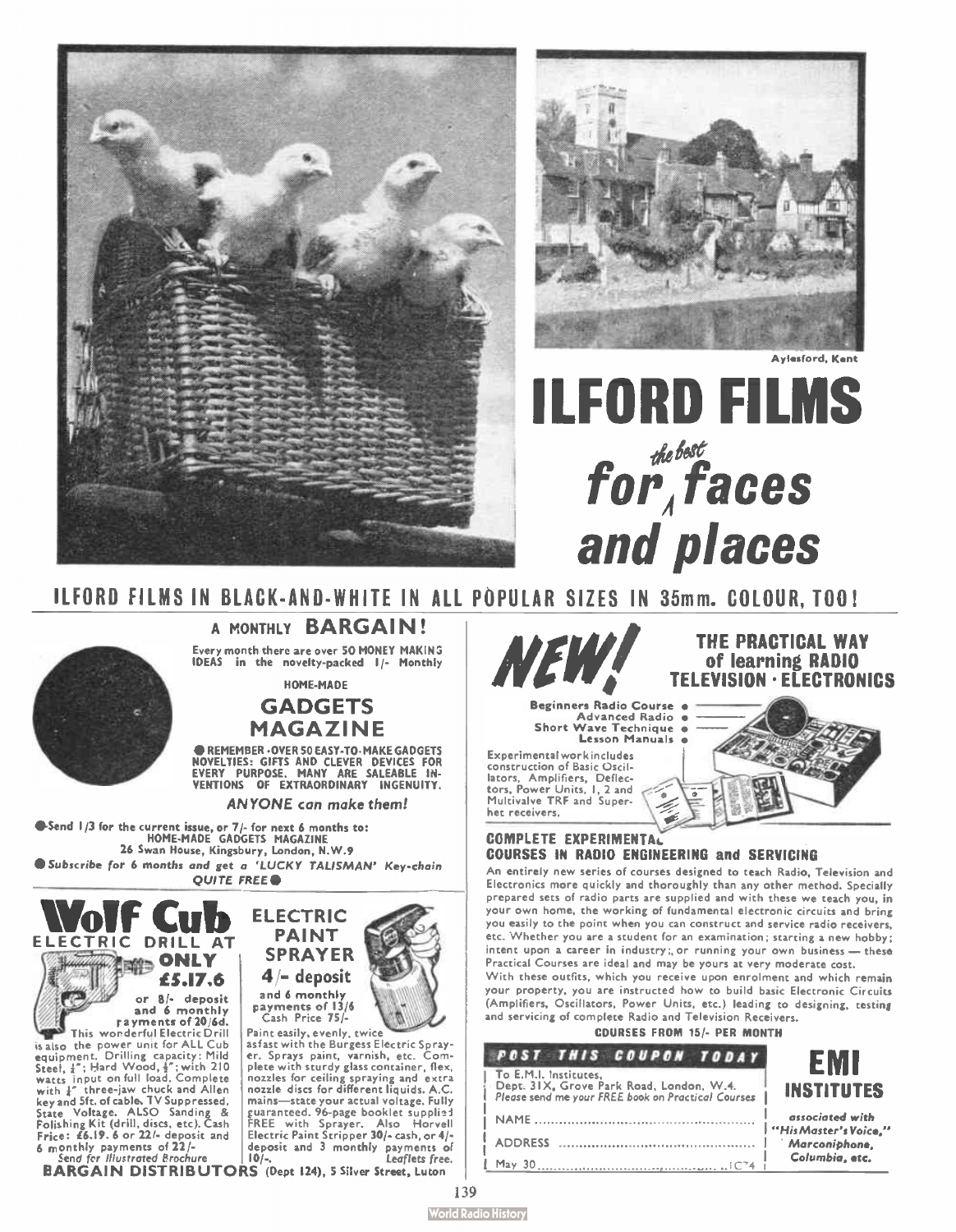# A 4-PURPOSE TUNER

A TUNED circuit has<br>ber of purposes, an<br>etc., can make use of it. TUNED circuit has quite a number of purposes, and if a tuner is made up a variety of receivers,

Fig. 1 shows wiring, the coil being wound for the purpose. The best tuning condenser is an air-spaced one, and should have a maximum capacity of  $0.0005\mu$ F. The actual shape of such condensers varies, but there will be a tag or terminal in contact with the *fixed* plates, and this is wired to terminal 1 on the and this is wired to terminal 1 on the  $F. G. Rayer^\top$ 



Fig. 1— Wiring plan of the tuner

be in contact with the moving plates, by means of a spring contact, ball-bearing, or pigtail, and this tag is wired to terminal 3.

The panel can be of 3-ply, about 4in, high by Sins. wide, and can subsequently support the on/off switch and reaction condenser, if a 1-valver is made up. A piece of wood of similar size, about  $\frac{3}{2}$ in. thick, is required for the baseboard. The terminal strip is about lin, high, and should be of ebonite or paxolin.

#### Tuning Coil

That most generally suitable can be wound to tune the Medium Waves, or from about 200 to 550 metres. An insulated tube  $1\frac{1}{2}$ ins. in diameter and 3ins. long is suitable for this, with 32 S.W.G. enamelled wire. The wire is anchored by passing the end through two small holes, leaving enough to take to terminal I. Fifty turns are wound on evenly, side by side, and a loop twisted a few inches long, to reach terminal 2. Thirty more turns are then wound, and a second loop made to reach terminal 3. Forty further turns are then wound, and the wire terminated by passing through small holes, this end going to terminal 4. All turns must be in the same direction. The completed winding should not be painted, varnished or waxed.

It is possible to use other size tubes and wire, adjusting the number of turns to suit. With a 2in. diameter former and 28 S.W.G. D.S.C. wire, thirty, twentyfive, and thirty turns respectively may be used. In all cases scrape away the covering so that proper contact is made with the terminals. Two small blocks under the ends of the coil enable it to be fixed down with wood screws.

#### A Crystal Set

As a very good crystal set can be made with the tuner and a crystal de-



tector, this may first be<br>tried. Connections are shown in Fig. 2, the numbered points correspond ing terminals on the tuner. Any type of

crystal or crystal-diode detector is satisfactory, with the usual medium or high





impedance phones which are correct for crystal sets.

When the coil is tuned to the desired signal, this signal cannot pass through it to earth, so instead goes through detector and phones, and is heard. Such a 140

circuit is known as a 'rejector circuit' and is used in all ordinary radio sets.

Taking the aerial to tapping 2 gives fair selectivity. If the aerial is short, it may be taken to 1, and this gives more volume. It may also be taken to 4, this part of the coil then acting as an aerial coupling winding. It is also possible to take the detector to 2, instead of 1, and this gives sharper tuning again, because the detector no longer damps the tuned circuit.

#### One-Valver

If there is no earth, or a poor aerial, and better volume is wanted, a 1-valver is satisfactory, and much more sensitive than a crystal set. A circuit for this is given in Fig. 3. A detector type valve, with holder, is required. An excellent type, cheaply available from ex-service stockists, is the HL2. A  $.0002\mu$ F fixed condenser is necessary, and 2 megohm grid leak (or similar values). The  $.0003\mu$ F condenser is used for reaction, which greatly increases the volume of weak stations. The H.F. Choke is of the usual type; with some phones the set will function quite well if the choke is omitted.

The various points are taken to the tuner as numbered. For H.T., 45 V to 60 V is suitable. For L.T., 1-5 V or 2 V may be used — the latter for preference. More than 2 V must not be used.

Tuning is exactly the same as in the crystal set, except that after amplification part of the signal returns through the reaction condenser and is again induced in the coil, by means of the section between 3 and 4. This increases volume until a state of oscillation is set up. In use, the reaction condenser is closed until the valve is almost oscillating, and adjusted, as necessary, while tuning. The more powerful continental stations should be heard, with a fairly good aerial, especially during the hours of darkness. The addition of a L.F. coupling transformer, 2nd valve, and

#### e Continued on page 142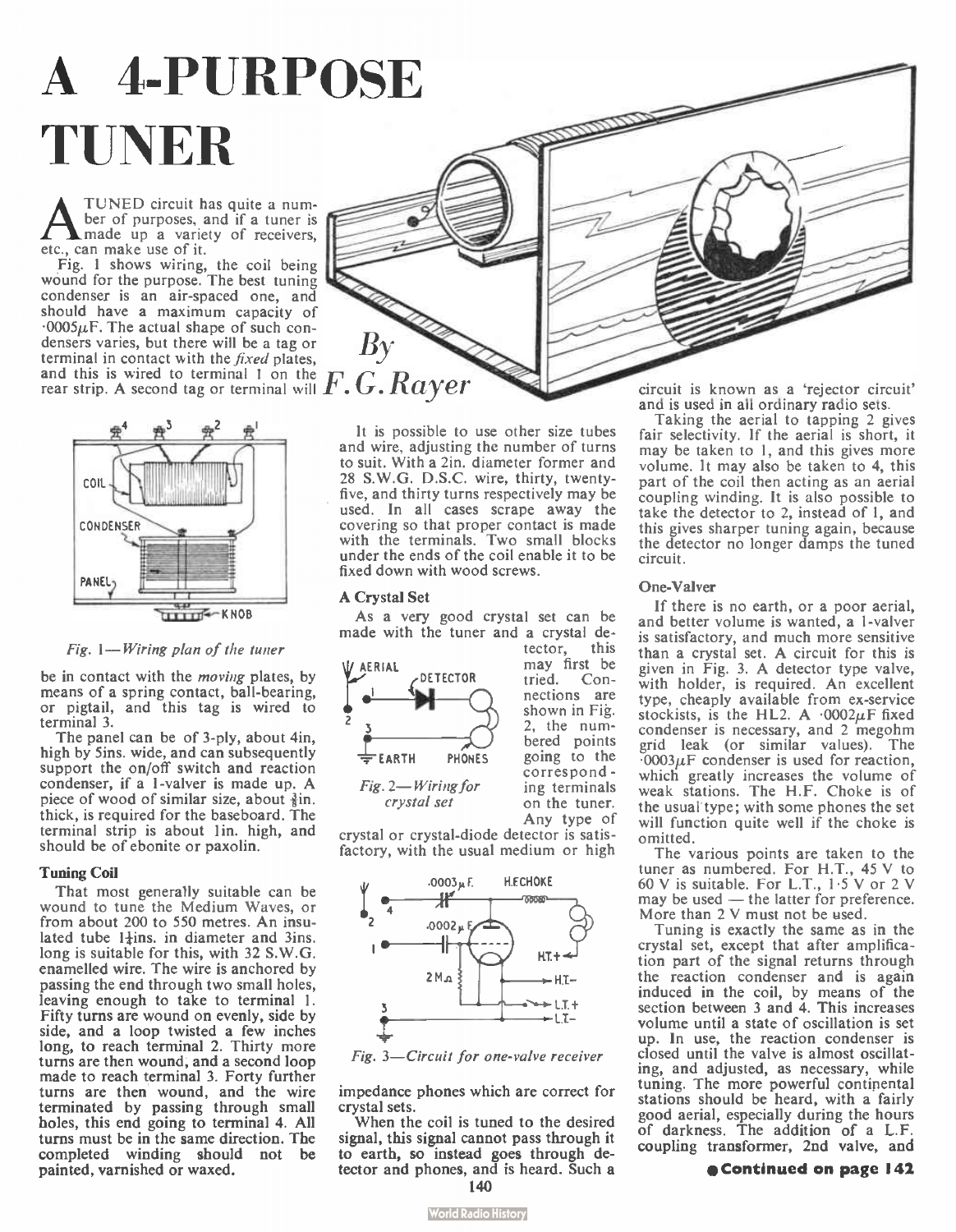

**World Radio History**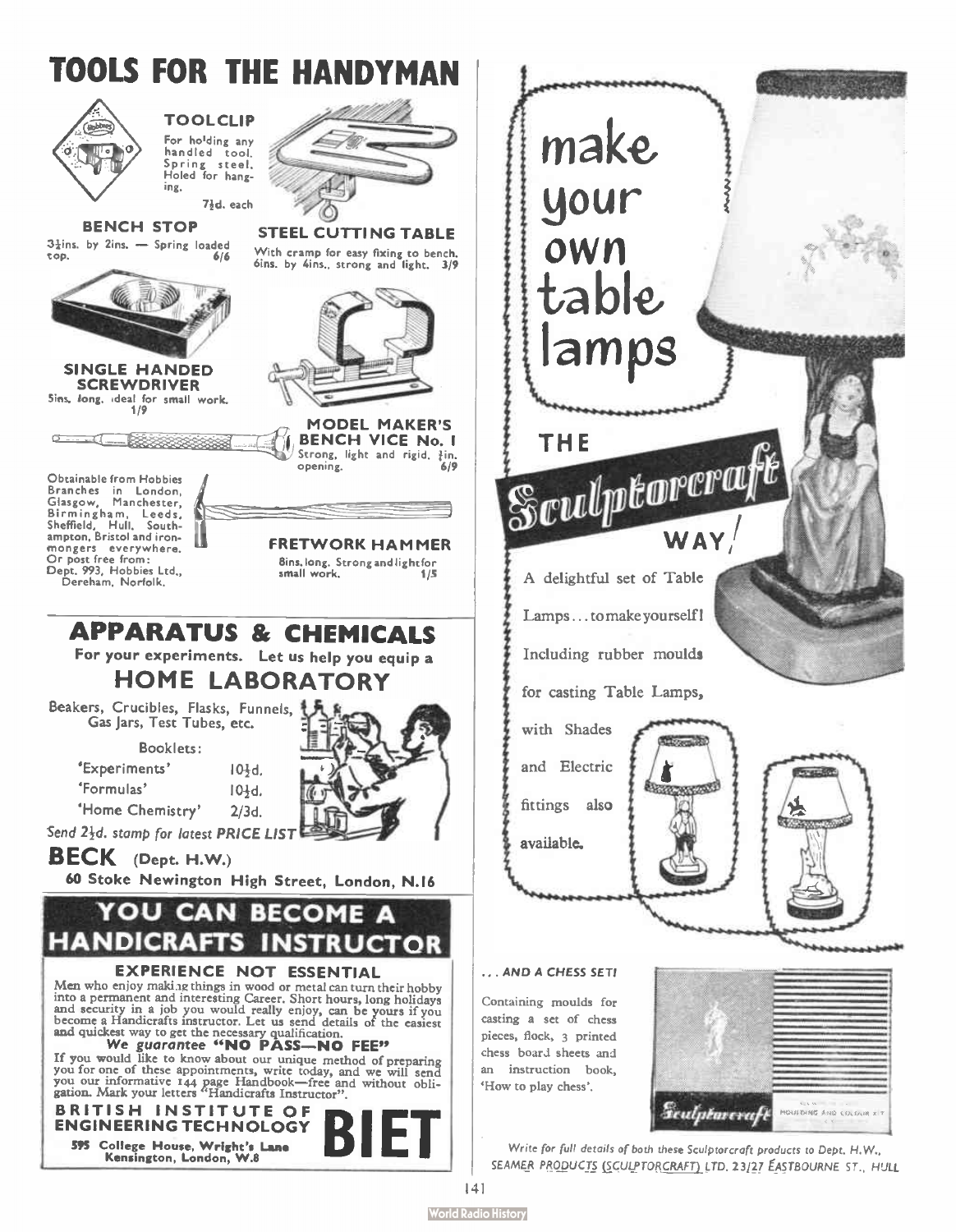

Campers. Length 7 ft. 3 in. sleeping base  $\times$  4 ft. 6in. wide x 3ft.6in. high x I In. walls, all approx. Weight nib. Cash 42/- or 4/- deposit and 6/- monthly. With fly-sheet 70/6 or 9/3 deposit & 9/9 monthly. Both carr. 2/.. Don't delay send now.

#### GERMAN PRISMEX BINOCULARS  $0$ LENSES  $\times$  40 mm COATED LENSES. Popular Squat Model No Deposit CASH



For wide field viewing, finest value for German Prismex Binoculars.  $5\frac{1}{2}\times4\frac{1}{2}$ Bending Bar for eye adjustment, centre focus. Splendid magnification, 30 viewing.Clear Bloomed lenses, wide angle. Sports and holiday use, day and night lenses. Lightweight model. With case lanyard and leather straps. Send 2/6 for pack. & reg., etc. 7 days appro., if satis. send 4/6, then 8 payts. 9/- in 8 months. CASH 69/6. LISTS, TERMS.

#### **EADQUARTER & OENERAL SUPPLIES LTD.**

HOBW X/9), 196-200 Coldharbour Lane, Loughboro June., London, S.E.S. Open Sat.

• PAINTSPRAYING' HANDBOOK (1954)<br>Ed.), Covers Car, Industrial & Flock Spraying 3/6, post free, including catalogue of our Cellulose and Synthetic Paints and all Allied Sundries and Plant Hire.—Leonard Brooks Ltd., 81 Oak Road, Harold Wood, Essex.

A CID-SHARPENED FILES. One dozen as-Ilsorted specially sharpened files, all types and cuts; ideal for modelmakers, etc. 12/6 post free.— Phoenix File Co., 22 East Union St., Manchester.

#### •Continued from page 140

QWISS MUSICAL Mechanism for cigarette °boxes, etc., 113/- post free. S.A.E. for illustra-tion and list of tunes available—Dept. HW., Metwood Accessories, Church St., Wolverton, Bucks. (Trade supplied.)

GENUINE Swiss Musical Movements. The best and largest selection of tunes in the country, lowest prices 16/3 each. Genuine Thorens Movements, 21/- each. All guaranteed. P. & P. 9d. extra on all orders.—Richardson & Forder, H.W. 5 Chapel Place, White Hart Lane, London, N.17.

CIAMPS FREE — Empire Packet including<br>CPictorials and Victorians with approvals.—<br>Robert J. Peck, 7A Kemp Road, Bournemouth.

**T** EARN it as you do it  $-$  we provide practical equipment combined with instruction in Radio, Television, Electricity, Mechanics,<br>Chemistry, Photography, etc. — Write for full<br>details to E.M.I. Institutes, Dept. H.W. 47, London, W.2.

100 Different Stamps free! Request  $\frac{1}{4}d$ .<br>53 Newlyn Way, Parkstone, Dorset. — Bush,

CONJURING Catalogue and Gravity Glass Trick. 1/-.—DeHempsey, 363 Sandycombe, Kew, Surrey.



#### **LONDON** 78a New Oxford Street, W.C.I (Phone MUSeum 2975)<br>Old Broad Street, E.C.2 87 Old Broad Street, E.C.2 (LONdon Wall 4375) 81 Streatham Hill, S.W.2 (TULse Hill 8796) GLASGOW-3U Argyle Street (Phone CENtral 5042) MANCHESTER— I0 Piccadilly (Phone CENtral 1787) BIRMINGHAM- 100a Daie End SHEFFIELD-4 St. Paul's Parade

HOBBIES BRANCHES

(Phone 26071) LEEDS-10 Queen Victoria Street (Phone 28639)

HULL— I0 Paragon Square (Phone 32959)

SOUTHAMPTON — 134 High St. (Below Bar)

BRISTOL- 30 Narrow Wine Street (Phone 23744)

PLYWOOD; large sizes, 14 lbs. 10/- delivered (Express) C.W.O. — H. Leader (1920), Gosford St., Middlesbrough.

C UPER-TONIC sunray lamps. Ultra-violet 13infra-red combined. Superb therapeutic quality, controlled output, automatic exposure. All mains. Listed 87/101-; our price 80/-. S.A.E. illustrated brochure. — Dept. 36, Scientific Products, Cleveleys, Lancs.

CAN-MARINO 1953 Sports. This lovely set °offered free to approval applicants enclosing postage.—Yulwontmor Stamps (Dept. H5), 29 Layton Avenue, Mansfield.

and 2, 120 between 2 and 3, and 120 between 3 and 4.

The tuner can also be use I on short waves. About 17 to 60 metres will be best, and 20 S.W.G. bare wire can be used on a  $1\frac{1}{4}$ ins. former, turns being spaced from each other by about the diameter of the wire itself. Five turns will be required between 1 and 2, with 4 turns between 2 and 3, and 7 turns between  $3$  and  $4$ . Wit  $x$  a crystal set, only very powerful stations can be heard, when conditions are good. But with a 1 or 2 valver, distant stations will be heard, if the set is kept on the point of oscillation by means of the reaction control. The H.F. Choke will be necessary, and must be a short wave type, or able to cover 17 to 60 metres. Two-hundred and fifty turns of 36 S.W.G. silk-covered wire, in five piles with 50 turns in each, on a  $\frac{1}{2}$ in. diameter former, will act as a short wave choke, for this circuit position.

#### Portable All-Dry 2 HT+ e r• GRID In an article describing a Portable All-Dry 2 Radio in Hobbies Weekly on SECONDARY PRIMARY April 25th, Fig. 4<br>was inadvertently inadvertently ANODE<sup>a</sup> LeHTomitted and it is printed here to assist Fig. 4—Connections for those who are maktransformer coupling ing up the set.

4-Purpose Tuner

speaker, would give quite good speaker results from local B.B.C. stations.

#### Wavetran

If the unit is wired in series with the aerial lead to a receiver, and tuned to an undesired (interfering) station, it will prevent this signal passing to the receiver. This method of operation is most effective with the simpler type of receiver and the unit should be near the set, with only a short lead from it to the aerial terminal of the latter.

The aerial itself may be taken to 1 or 2, according to the sharpness of tuning wanted. In bad cases, a condenser of 50pF or 100pF may be added in this connection, to sharpen tuning more. Terminal 3 is taken to the aerial socket.

In use, the wavetrap is tuned to give minimum volume of the offending station. It may be used, in this way, with a crystal set.

For use as a band-pass circuit, the tuned circuit is added before that already in the receiver. Again, the improvement will be most easily noticed with the simple type of set, where tuning is not very sharp.

Terminal 3 is taken to Earth on the

receiver. The aerial is taken to terminal 2 or terminal 4, the best being found by trial. A small fixed condenser is then wired from 1 to the aerial terminal on the receiver. To use in this way, the tuning unit is tuned simultaneously with the tuning control on the receiver. In effect, this adds a tuned circuit. The improvement in sharpness of tuning will be particularly clear in sets with only one tuned circuit.

The small fixed condenser wired from 1 may consist of two lengths of insulated wire twisted together for about 1in. to 2ins. The greater the overlap, the greater will the capacity between the wires be. If the capacity is too great, the full improvement will not be had, while if the capacity is extremely small, much volume vill be sacrificed. The effect of varying the amount of wire overlapping should thus be found by experiment.

 $\frac{1}{6}$  tune Long waves, many more turns are wanted. On a 1 $\frac{1}{4}$ ins. diameter tube, 360 turns, in all, of 34 S.W.G. enamelled wire, will be suitable. The 360 turns should, be divided into 3 piles, of 120 turns each, separated by about  $\frac{1}{4}$ in. This will give 120 turns between 1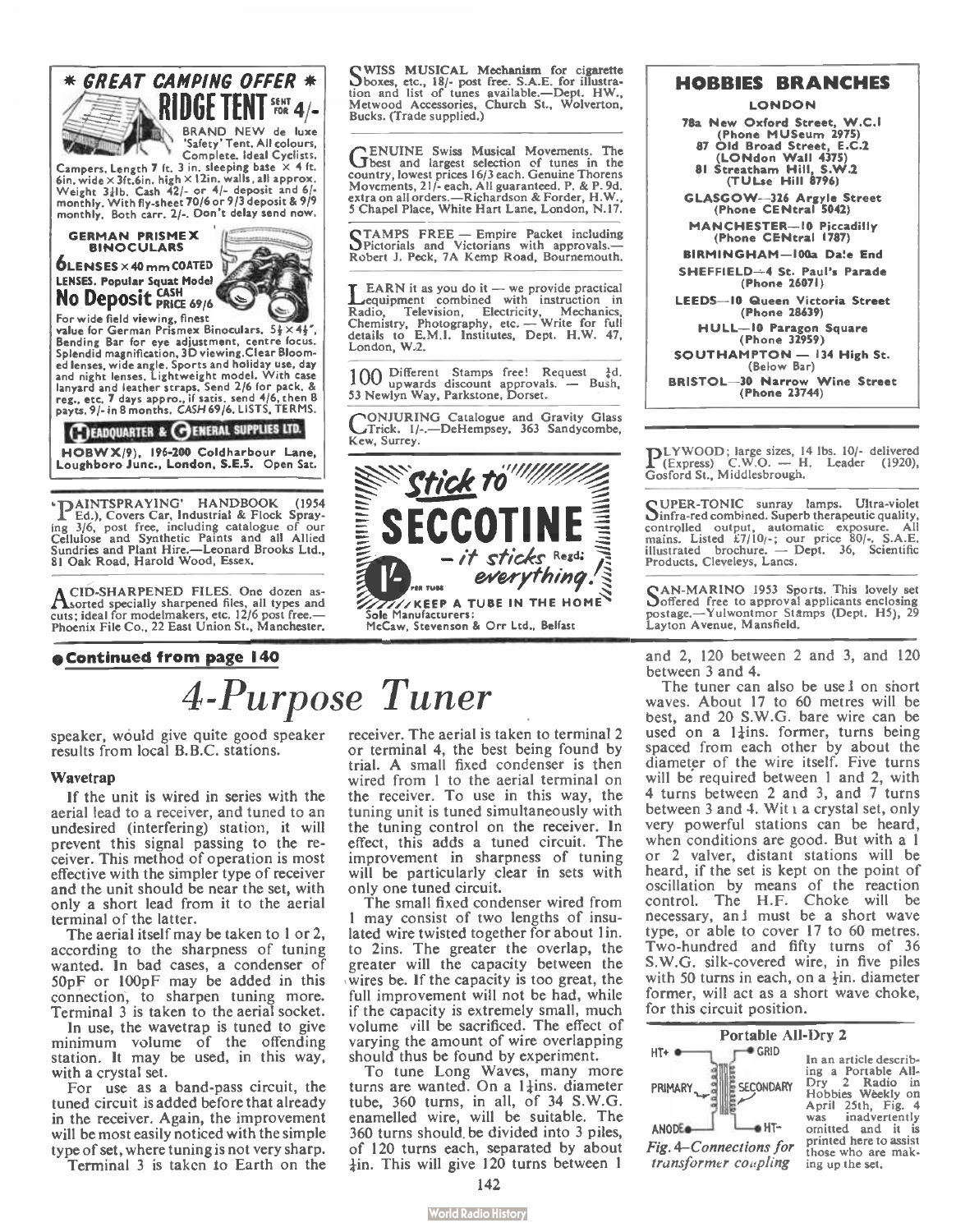See page 131

# Patterns for Cacti Display Stand